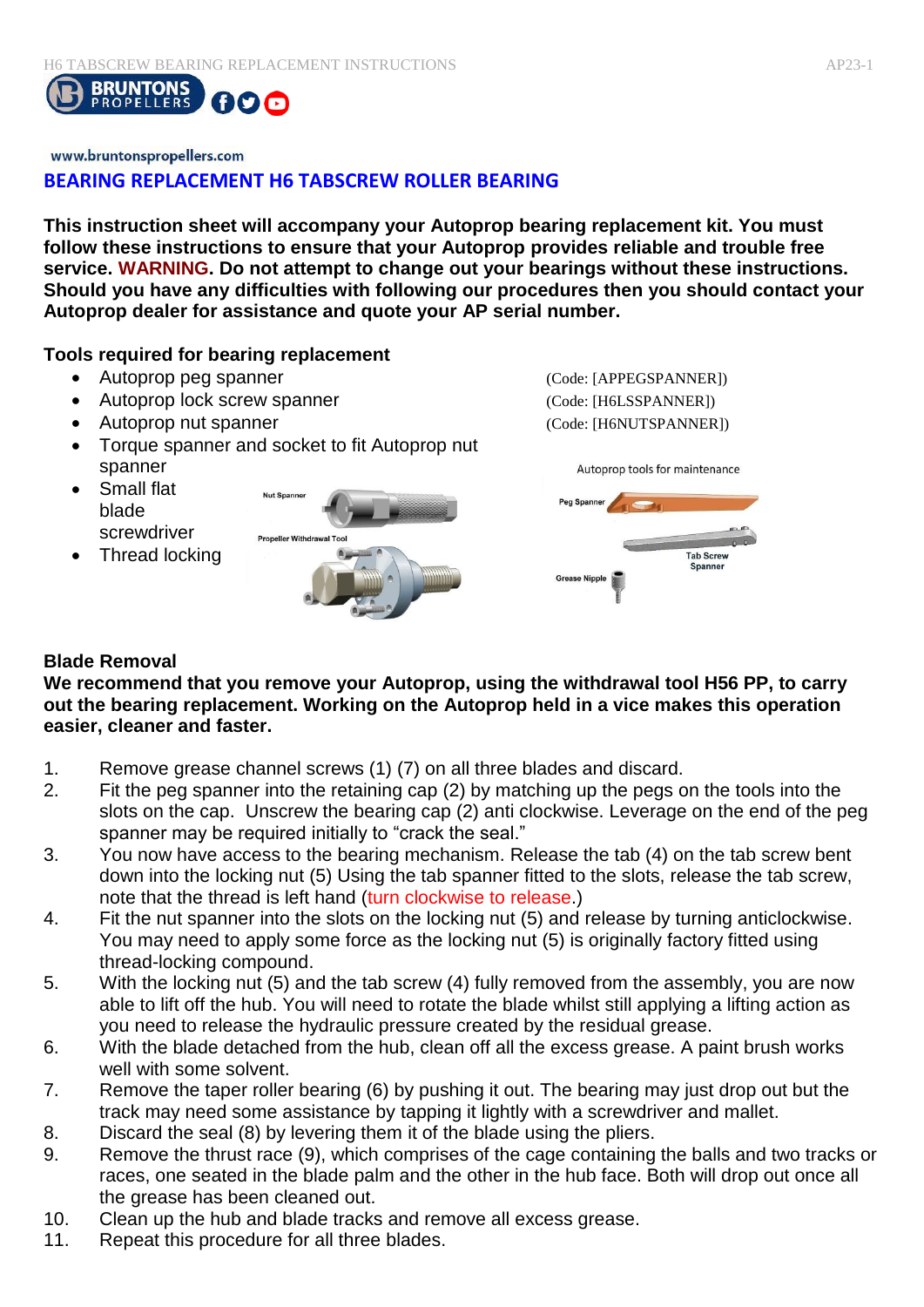# **Blade assembly**

**Lay out all component parts required for assembly and check against parts list. Make sure that they are all clean and that no foreign bodies fall into the assembly whilst fitting the new parts.** 

- 1 Clean the hub and blades thoroughly, ensure the grease holes (7) in the blades are clear. Ensure the base face of the seal grooves in the hub are clean, this is the seal location face and must be thoroughly clean and damage free.
- 2 Fit the outer half of the taper roller bearing (6) into the blades; check it fits all the way to the bottom of the bearing bore and that the large end of the taper is facing upwards.
- 3 To fit the seal (8) into the blades, you will require a smooth radiused surface. In the factory we use a 40mm ground bar screwed to the bench. First start fitting the seal by hand pressing into the blade, when you can't press it any further place the blade seal face onto the radiused surface, press the blade onto the surface and rotate the blade about the bore centre until the seal is fully fitted into the blade. The seal lip should be approximately 5mm above the blade face and there should not be any deviations to the lip (no wrinkles.) Discard the seal should any damage occur.
- 4 The thrust bearing (9) must now be fitted to the hub and blade. You will notice the thrust washers have different inside diameters. The washer with the largest inside diameter must be fitted to the blade. This is very important if wrongly fitted this will restrict the grease flow when greasing your Autoprop. At this stage only work on one blade and one facet of the hub.
- 5 Locate the thrust ball race (9) onto the hubs thrust washer and fit the blade over the hub centrally. Locate the inner part of the taper roller bearing (6) over the hub-threaded post and into the outer track fitted earlier.
- 6 Ensure both nut and hub post are free from grease. Fit the nut using thread-locking compound supplied. Ensure that the thread-locking compound does not enter the bearing. Tighten the locking nut (5) using a torque spanner fitted to the nut spanner (TRI H6 0197.) Set the torque spanner at **18.nm** and tighten until there is no rocking movement but the blade rotates freely. Spin the blade by hand to settle the bearings and repeat the torqueing and spinning procedure until the nut does not move, check again for rocking movement.
- 7 Screw the left-hand threaded tab screw (4) (anti-clockwise) into the centre of the hub post aligning the slot in the locking nut (5.) Please note thread locking compound starts to cure as you use it so complete the above procedure without delay.
- 8 Bend down the tab screw (4) into the slot on the locking nut (5.)
- 9 Repeat this assembly procedure on the other two blades and double check the tab washer is bent into the nut slot.
- 10 Use the peg spanner to fit the caps into blades using thread-locking compound on the threads, ensuring the compound does not run into the bearings; tighten the cap down fully. Use some leverage on the peg spanner if necessary.
- 11 Ensure all grease channel screws (1) and (7) are removed. Fit the grease gun and nipple to the bearing cap (2), not the blade. Start pumping grease into the assembly rotating the blade at the same time to distribute the grease evenly. Pump until grease flows freely from the blade without any air bubbles.
- 12 Remove the grease nipple and fit the M5x6 screws (1) and (7) into the hub and blade. Repeat this operation with the two remaining blades.
- 13 The Autoprop is now assembled. All blades should rotate smoothly but with light resistance caused by the seal fit.
- 14 Ensure you use the correct grease or a direct equivalent, corrosion and waterproof grease, maker's name,(S.K.F.) type.(l.g.w.a.2)